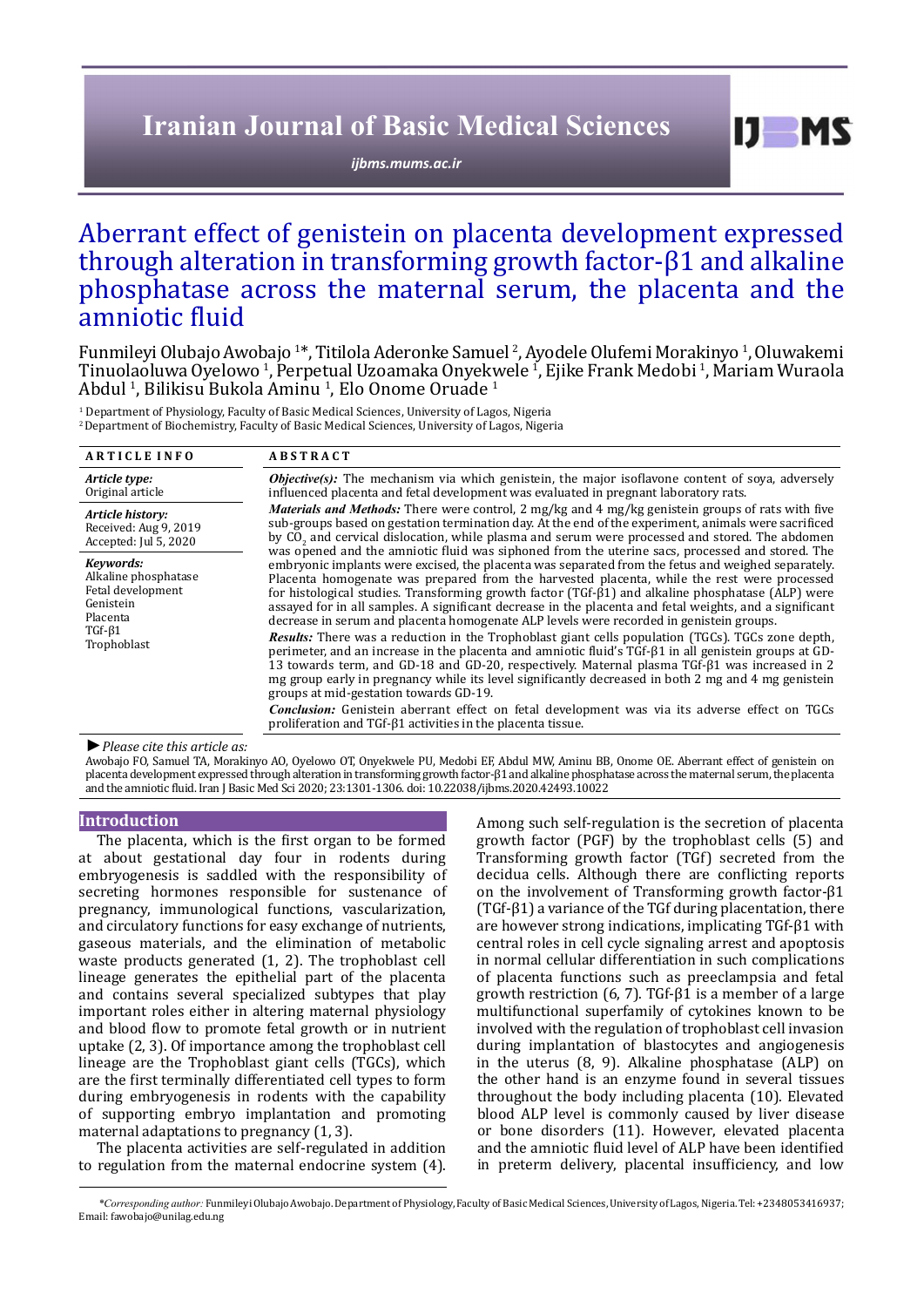birth weight and thus can serve as a good biomarker of placenta function (12, 13).

Genistein is a naturally occurring estrogen agonist belonging to a class of isoflavones with a higher concentration in soybeans (14). Genistein has been shown to inhibit protein tyrosine kinase and topoisomerase-II activity (5, 16), leading to numerous effects on diverse cell functions. Genistein has been reported to inhibit tumor cell proliferation, trigger cell cycle arrest, and apoptosis (17-20). Pregnant rodents exposed to genistein experienced interrupted implantation process, decreased placenta growth, disruption in the expected pregnancy hormonal milieu with a resultant reduced anogenital distance, and decreased litter birth weight with inflammatory and oxidative stress imbalances (21-24). The mechanisms by which genistein produced these aberrant effects on fetal development are still poorly understood. Therefore, this study aimed to further investigate the influence of genistein on placenta development by quantifying the TGCs population, length, and the thickness of the layer occupied and the levels of ALP and TGf-β1in pregnant rats exposed to genistein.

## **Materials and Methods**

# *Animals and genistein administration*

Observations were made on forty adult female rats, weighing 190 to 200 g. The animals were housed in standard cages and provided clean water and rat feed *ad libitum.* The estrous cycles of all animals were carefully monitored using the vaginal smear technique for three weeks. Animals with regular estrous cycles lasting for an average of four days were mated at a ratio of two females to one matured male, weight-matched after careful observation using the vaginal smear technique. The vaginal smears of the mated rats were checked the following morning under the microscope and the presence of sperm cells confirmed mating while persistent diestrous confirmed pregnancy. The pregnant rats were randomly dived into control, 2 mg, and 4 mg genistein-treated groups. The pregnant rats were randomly divided into groups at a population of 30 rats per group and 6 rats per sub-group. Genistein (purity 98.2%) was purchased from Chengdu Biopurify Phytochemicals ltd. (China). Genistein was stored at - 4 °C and daily preparation was made by weighing and sonication in a predetermined volume of distilled water. Preparations were made daily to avoid decay of genistein. Genistein was administered at a dose of 2 mg and 4 mg per kilogram body weight orally from day one of pregnancy till gestational day (GD) allowed for each experimental group, namely GD-13, GD-16, and GD-19.

# *Tissue, blood and amniotic fluid sample collection*

Pregnant rats were weighed before being sacrificed by CO<sub>2</sub> inhalation followed by cervical dislocation. Blood samples were quickly withdrawn via cardiac puncture into heparinized and sterile sample bottles. Blood samples were centrifuged at 7,000 rpm for 15 min to collect the plasma and the serum. The abdomen was wiped clean with 70% alcohol and then carefully dissected. The amniotic fluid was carefully collected into a sterile sample bottle from the amniotic fluid sack with the aid of a 15-gauge needle and syringe.

The amniotic fluid was centrifuged at 3000 rpm for 15 min. The amniotic fluid supernatant was pipetted into another well-labeled sterile tube and stored at -20 °C for analysis. The entire uterine implant was dissected and the placenta and fetuses separated and weighed. Placenta tissues were homogenized in Hanks buffer salt solution, centrifuged at 8,000 rpm, and the supernatant separated and stored at -20 ° C for analysis. Some placenta and fetuses were also stored separately in Bouin's solution for histological analysis. All samples were collected and stored at - 20 ° C.

# *Tissue processing for histological studies*

The placenta tissue harvested was processed using routine tissue processing procedure with graded concentration of alcohol and paraffin wax while tissues slices of 10 µm were prepared with a microtome on glass slides and stained with hematoxylin and eosin. TGCs population in the placenta tissue slides were counted under a light microscope at x40 objectives while an eyepiece with a graticule or a microscope micrometer calibration rule was used to measure the TGCs zone perimeter and layer depth.

# *Transforming growth factor***-β1** *assay*

Rat TGf-β1 was assayed using a TGf-β1 Enzyme-linked Immunosorbent assay kit from Elabscience according to the manufacturer's instructions. Briefly, this assay employs a quantitative sandwich enzyme immunoassay technique that measures TGf-β1. A polyclonal antibody specific for rat TGf-β1 was pre-coated into a microplate. TGf-β1 in standards and samples was sandwiched by the immobilized antibody and biotinylated polyclonal antibody specific for TGf-β1, which is recognized by a streptavidin-peroxidase conjugate. All unbound material was then washed away and a peroxidase enzyme substrate was added according to the manufacturer's instructions. The color development was stopped and the intensity of the color was measured with an ELISA reader.

## *Alkaline phosphatase assay*

The ALP level was assayed by the autoanalyzer measurement of hydrolysis of 4-nitrophenylphosphate as described previously (25). Briefly, 0.1 ml of the enzyme preparation was diluted in 0.25 M-sucrose and incubated in 1.0 ml of a mixture containing 50 mMglycine buffer (pH 9.8), 0.5 mM-MgCl2,6H2O, and 60 mM-substrate. 10 ml 0.02 N-NaOH was added and the extinction at 405 nm was measured against a reagent blank without enzyme.

## *Statistical analysis of results*

Data were presented as mean±SEM and analyzed by parametric analysis of variance (ANOVA) followed by Tukey's *post-hoc* test. Statistical significance was set at *P*≤0.05 while the bar chart and tables were used for data presentation.

## *Ethical approval*

All the procedures adopted and used in this study were approved by the Research and Ethics Committee of College of Medicine, University of Lagos and they conformed to the Guidelines for Care and Use of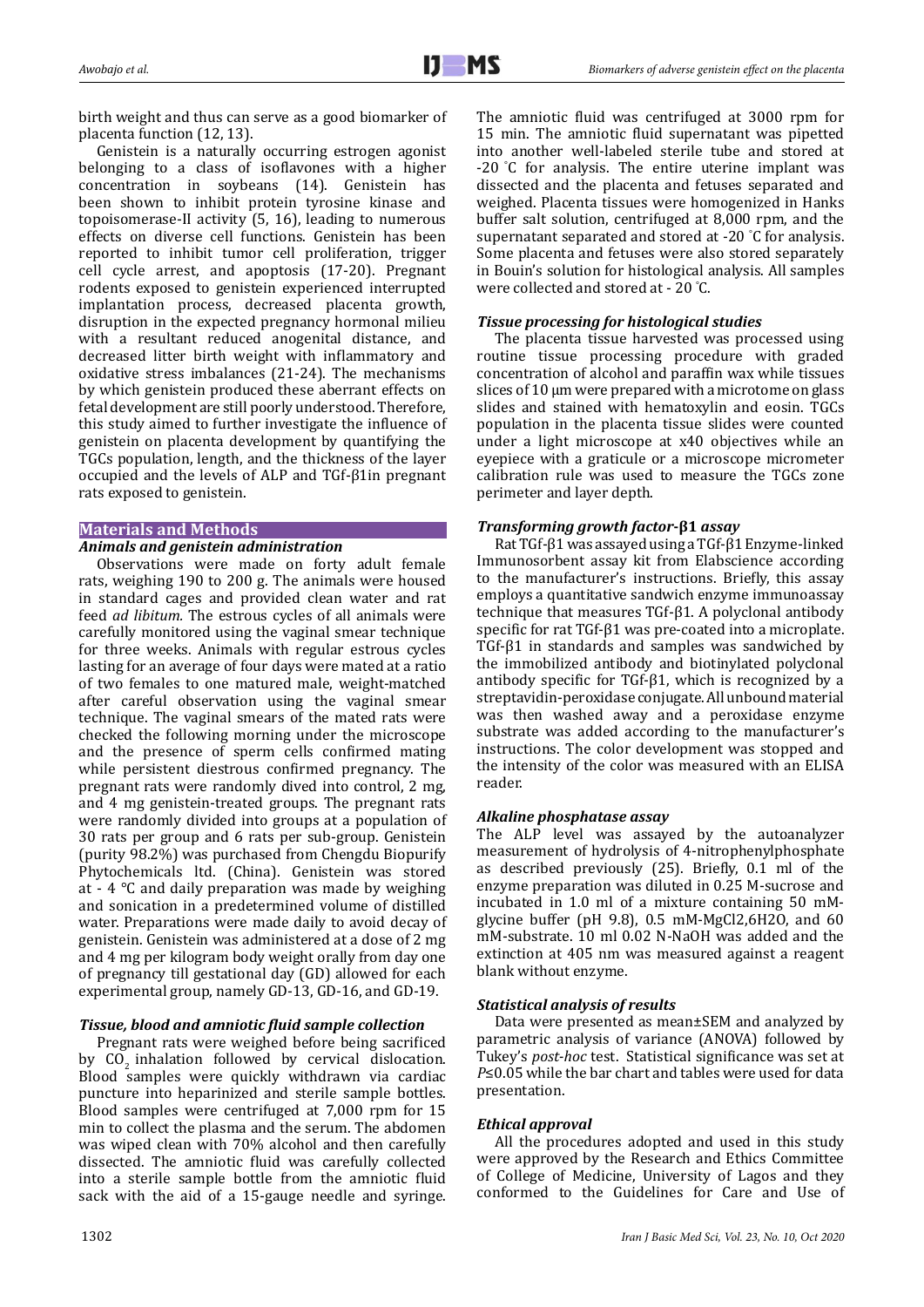



**Figure 1.** Weight of the placenta and the fetus from genistein exposed pregnancy and unexposed control at different gestation days \*Significant compared with the control (*P*≤0.05), n=6 rats

Laboratory Animals in Biomedical Research (26) and were approved by the Health Research and Ethics Committee of the College of Medicine, University of Lagos (CM/HREC/11/16/071).

#### **Results**

## *Effect of in-utero exposure to genistein on the placenta and fetal weight*

There was a significant decrease in the placenta weight in both 2 mg and 4 mg genistein-treated groups at GD-13 and GD-18, respectively. A significant decrease in fetal weight was recorded in both 2 mg and 4 mg genistein-treated groups at GD-20 (Figure 1).

# *Effect of in utero exposure to genistein on the placenta trophoblast giant cell count, layer depth and zone perimeter in pregnancy at different gestation days*

There was a significant (*P*≤0.05) decrease in TGCs count in 2 mg and 4 mg treated-groups when compared with the control groups on GD-13. There was a significant decrease in TGCs count in 2 mg genistein group and 4

mg genistein group when compared with the results of the control groups on GD-16 Day. The 4 mg treated group at GD-19 showed no significant difference whilst there was a significant decrease in TGCs count at GD-19 in 2 mg treated group. There was a significant decrease in TGCs layer perimeter in 2 mg and 4 mg treated groups when compared with the control group on GD-13. There was a significant decrease in TGCs cluster perimeter in 2 mg genistein group in comparison with control groups on GD-16, while the 4 mg treated groups showed no significant decrease in GD-16. The 2 mg genistein treated group on GD-19 showed no significant difference whilst there was a significant decrease in TGCs layer depth in the 4 mg treated group on GD-19. There was a significant increase in the depth of the giant trophoblast cell clusters in placenta tissue from pregnant rats treated with 4 mg/kg of genistein at GD-13 when compared with control (*P*≤0.05). There was a significant decrease in giant trophoblast cell cluster depth in pregnant rats of genistein treated rats in the 2 mg/kg and the 4 mg/kg groups at GD-13 when compared with control (*P*≤0.05)



**Figure 2.** Trophoblast giant cell concentration, layer perimeter and layer depth in Genistein exposed pregnancy and control rats at gestational day 13 \*Significant compared with the control (*P*≤0.05)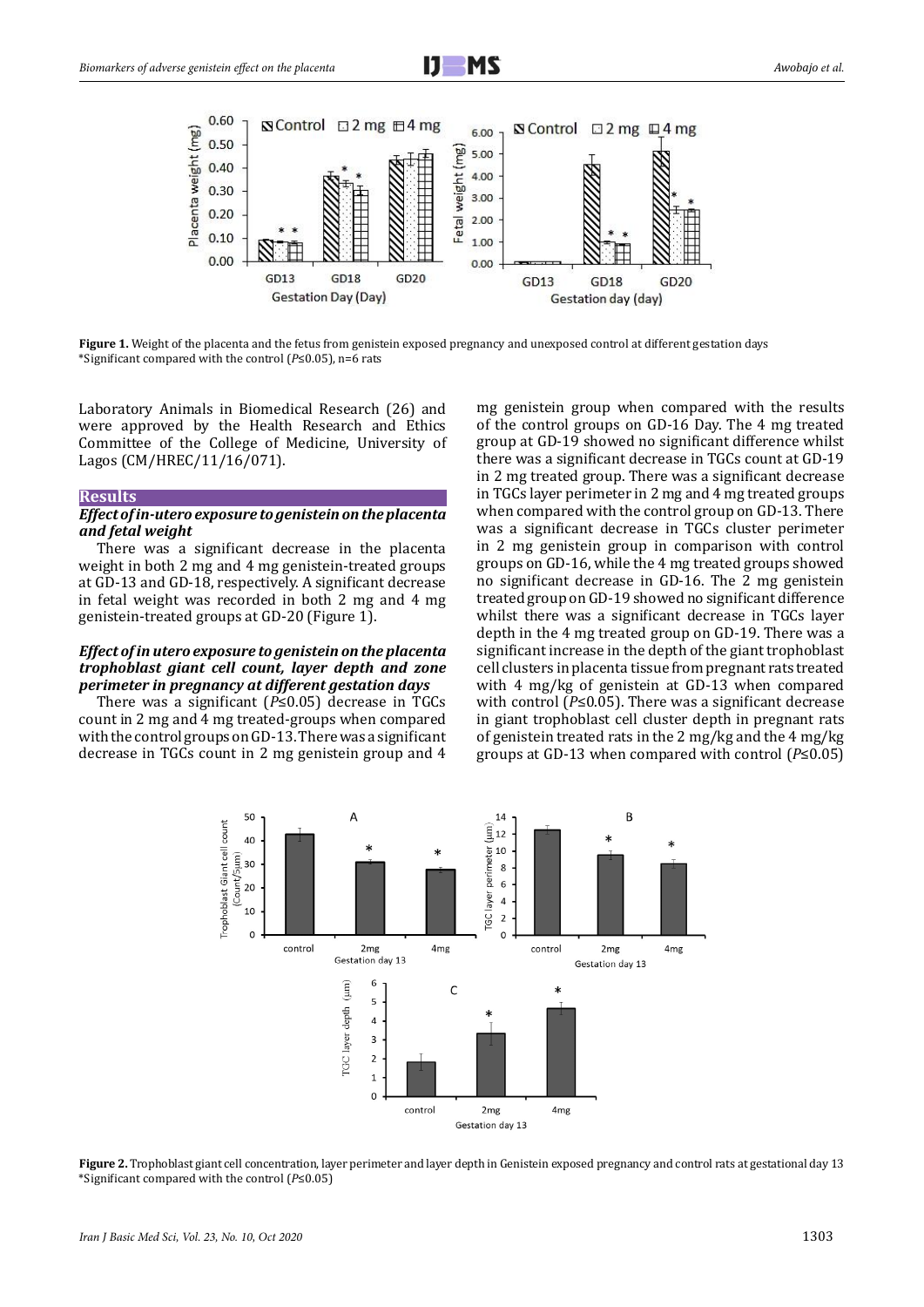**Table 1.** Maternal serum and placenta alkaline phosphatase level in genistein exposed pregnancy and control at different gestation days

| <b>Gestational Days</b> | Serum ALP (U/I)   |                    |                    | Placenta ALP (U/I) |                  |                    |
|-------------------------|-------------------|--------------------|--------------------|--------------------|------------------|--------------------|
|                         | 13                | 18                 | 20                 | 13                 | 18               | 20                 |
| Control                 | 187.80±2.80       | 211.80±45.40       | $101.55 \pm 1.55$  | 1635.50±128.5      | 1844.25 + 323.35 | 2508.5±58.5        |
| 2 mg Genistein          | $87.50 \pm 7.50*$ | $101.55 \pm 1.55*$ | $67.6 \pm 21.70*$  | $803\pm47.00*$     | 544.95±4.25*     | $209.02 \pm 0.63*$ |
| 4 mg Genistein          | $124.90\pm0.50*$  | 118.55±27.55*      | $40.45 \pm 0.45^*$ | 301.95±0.95*       | 1172.5±94.5*     | 588.7±11.3*        |

Data are represented as mean±SEM

\* Significant at *P*≤0.05, n = 6



**Figure 3.** Maternal plasma, placental, and amniotic level of transforming growth factor-β1 during gestation in genistein exposed pregnancy and control \*Significant compared with the control (*P*≤0.05)

(Figure 2 and Figure 3, respectively).

# *Effect of in utero exposure to genistein on the level of transforming growth factor-*β1 *in maternal plasma, placenta homogenate, and amniotic fluid at different gestation days*

There was a time-dependent increase (*P*≤0.05) in the placenta level of TGf-β1in all genistein exposed groups from GD-13 towards term. The maternal plasma level of TGf-β1 was significantly increased in 2 mg group between GD-0 to GD-13 while it recorded a significant reduction from GD-14 to GD-19 in all genistein groups. The amniotic fluid level of TGf-β1 was significantly increased at GD-18 in all genistein groups (Figure 3).

# *Alkaline phosphatase level in the serum, placenta and amniotic fluid from genistein exposed pregnancy and control at different gestation days*

There was a significant (*P*≤0.05) reduction in ALP level in both maternal serum and placenta homogenates



**Figure 4.** Photomicrograph of rat placenta tissue from genistein treated pregnant rat and control on gestation days 13, 18, and 20 showing the decidua layer [A], Trophoblast Giant cells layer [B]. The histological section was stained with H&E, while the picture was taken at a low magnification of x 400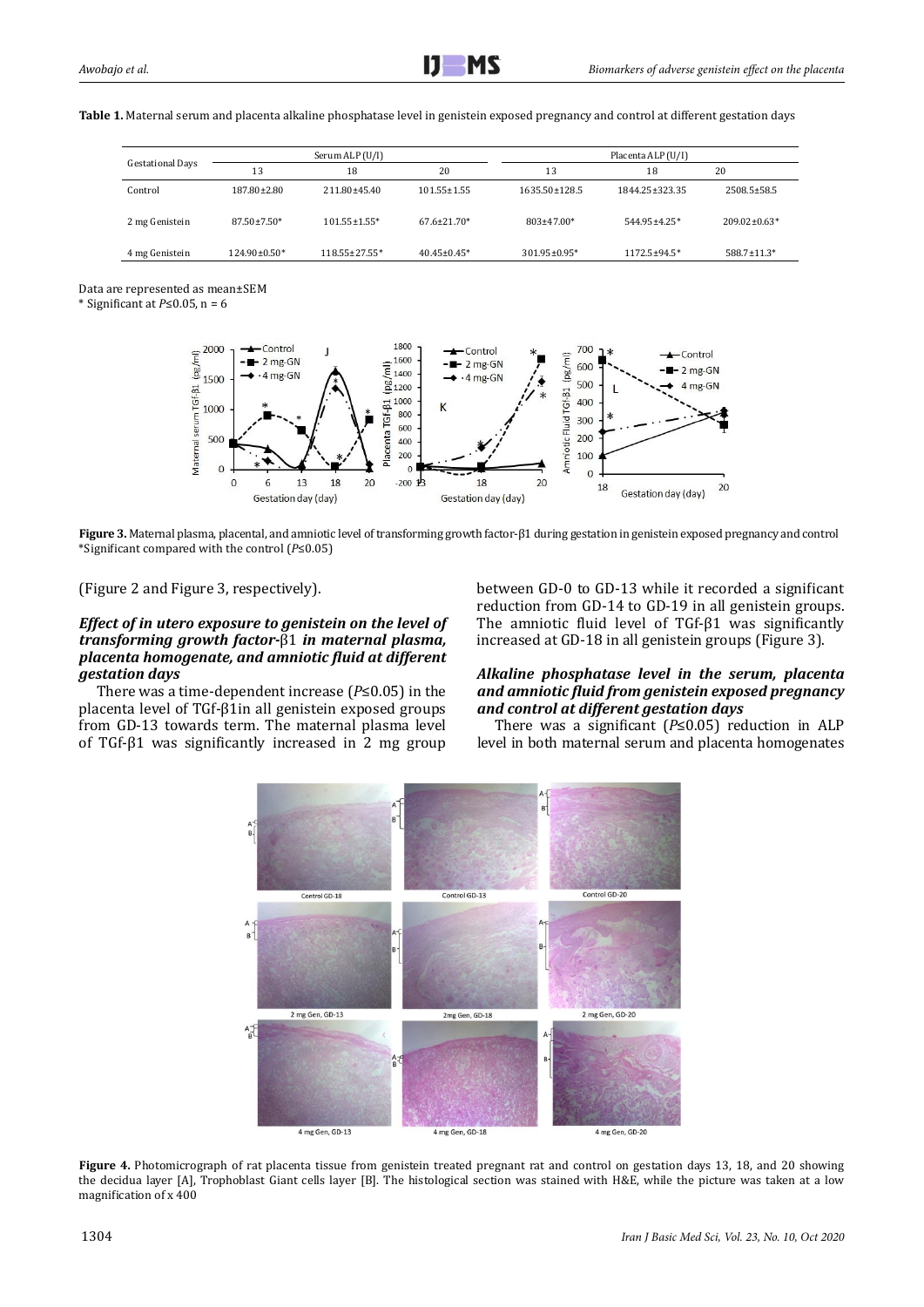in 2 mg and 4 mg genistein exposed groups at all the gestational periods (GD-13, GD-18, and GD-20) (Table 1).

## **Discussion**

Proper embryonic implantation is crucial for the successful establishment of pregnancy (27). TGCs are the first terminally differentiated cell type to form during embryogenesis in rodents and are of vital importance for embryo implantation, promoting an intrauterine change that allows the mother's immune system to accept the growth and development of the embryonic implant and sustainability of the pregnancy (28). In this study, the placenta weights in the genistein exposed groups at GD-18 were significantly reduced compared with the weight recorded in the corresponding control group. The placenta is the channel through which nutrients and oxygen are supplied to the fetus, hence without this vital support, there will be a reduction in the growth of the fetus (29). The consequent significant reduction in fetal weight recorded in the genistein treated groups when compared with the control groups was therefore expected and has equally been previously reported (22, 24). Further investigation revealed a significant reduction in the TGCs population and TGCs layer thickness in the placenta morphology in genistein treated rats at GD-13 compared with the control. Other researchers have reported the apoptotic activities of genistein on the trophectoderm layer which emerges from trophoblast at the blastocyst stage of development (30). However, there was no significant change in TGCs population at GD-16 to GD-19 in genistein exposed rats indicating that this adverse effect of genistein on the TGCs proliferation occurs at the early stage of pregnancy but was reversed with the advancement in age of the pregnancy.

Further examination revealed a significant decrease in ALP levels of serum and placenta homogenate from the genistein treated rats, suggesting that genistein interferes with ALP synthesis during pregnancy. ALP is a biomarker for the placenta function (31, 32) and its level during pregnancy is used as a measure of the health status of the placenta in carrying out its statutory role in the sustenance of pregnancy (32-34). An increase in maternal serum and placenta ALP has been linked with the burrowing activities of TGCs into the uterine wall and subsequent implantation of the blastocytes with further formation of blood vessels (23, 24, 35–38). Thus, the reduced population of the TGCs recorded in the genistein treated rats especially at the early stage of gestation may have precipitated the reduction in placenta ALP level as recorded in this experiment. We have reported a significant reduction in the inflammatory activities at a similar period in pregnancy exposed to genistein as indicated by a reduction in the plasma C-reactive protein level (22, 23), with precipitated adverse consequences on oocyte fertilization, implantation, and survival of the embryonic implants.

Aberrant effect of genistein on the functional anatomy of the placenta further revealed shrinkage in the TGCs layer and perimeter, an indication of anti-proliferation of the TGCs within the placenta. This was further buttressed with the significant reduction in the weight of the placenta in all genistein exposed rats from the early stages of the pregnancy towards GD-18. In this study, the placenta TGf-β1 level and its concentration across the maternal serum and the amniotic fluid were significantly altered. The highest level was recorded in the placenta followed by the maternal serum and the amniotic fluid. The TGf-β1 isoform is a polypeptide secreted by several cell types with such identified functions as pro-inflammatory functions (39), immune suppressor function (40), and an anti-cell proliferation function (41). There was a significant increase in the placenta TGf-β1 in all genistein exposed rats but most especially in the 4 mg group at GD-18 and in the two genistein groups towards term. The observed increased level of TGf-β1 with anti-cell proliferation functions (41) may explain the recorded decreased placenta cell growth and weight as recorded in all genistein exposed rats in this study. The recorded decrease in the maternal serum level of TGf-β1 in the 2 mg genistein group could not be fully explained but may not be unconnected with the selectivity in the activity of genistein with higher affinity for ER-β than ER-α (42) which is also dose-dependent. Thus, genistein appears to promote increased secretion of placenta TGf-β1 which might have precipitated increased apoptosis of the TGCs with consequent reduction in their population and thus a reduction in placenta weights. This corroborated previous report where disruption in the TGf-β1 signaling was found to alter trophoblast differentiation in preeclampsia (43). The increase in placenta TGf-β1 recorded in this study may thus not be unconnected with the apoptosis and shrinkage in the population and size of TGCs in placenta tissue samples from all genistein exposed rats.

# **Conclusion**

Genistein appears to cause degeneration of placenta tissue via increased levels of TGf-β1 and ALP with consequent apoptosis of TGCs leading to a decrease in its population and a reduction in placenta weight.

## **Acknowledgment**

This research was funded by the University of Lagos, Nigeria CRC grant (CRC 2015/13).

## **Conflicts of Interest**

The authors declare that they have no known competing financial interests or personal relationships that could have appeared to influence the work reported in this paper.

#### **References**

1. Hu D, Cross JC. Development and function of trophoblast giant cells in the rodent placenta. Int J Dev Biol 2010; 54:341- 354.

2. Cline JM, Dixon D, Ernerudh J, Faas MM, Hner CG, Ger JH, *et al*. The placenta in toxicology. Part-III: Pathologic assessment of the placenta. Toxicol Pathol 2014; 42:339-344.

3. Simmons DG, Fortier AL, Cross JC. Diverse subtypes and developmental origins of trophoblast giant cells in the mouse placenta. Dev Biol 2007; 304:567-578.

4. Forbes K, Westwood M. Maternal growth factor regulation of human placental development and fetal growth. J Endocrinol 2010; 207:1-16.

5. DeFalco S. The discovery of placenta growth factor and its biological activity. Exp Mol Med 2012; 44:1-9.

6. Muy-Rivera M, Sanchez SE, Vadachkoria S, Qiu C, Bazul V,